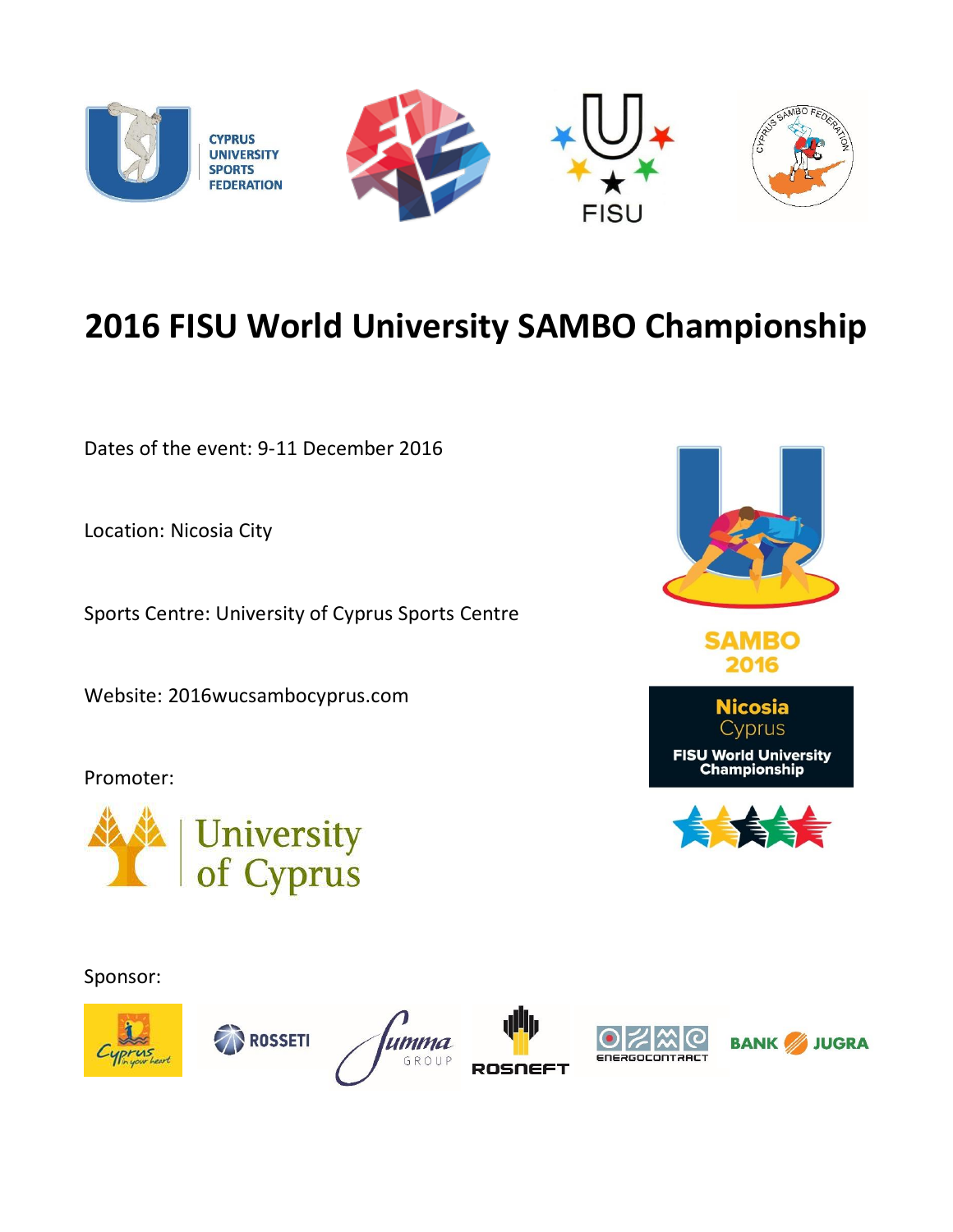### **Eligibility Criteria for FISU Championship Participation**

The right to compete is granted only to those athletes who meet the below mentioned requirements:

- Men and Women athletes within the group age 17-28 (01.01.1988 / 31.12.1998).
- Athletes who have valid subscription in recognized university by FISU.
- Athletes who have the athlete's health insurance.
- The athletes who haven't got health insurance will be able to obtain it on-site, while passing the accreditation. Such an opportunity will be provided for them by the Organizing Committee.

#### **Sport Regulations (Technical Regulations)**

#### **General Terms**

The sambo competitions will be organised in accordance with the most recent technical regulations of the "Fédération Internationale de Sambo" (FIAS). In case of disagreement in the interpretation of these rules, the English text will be regarded as authoritative.

The programme and duration of the competitions are fixed by the FISU Executive Committee in agreement with the Organising Committee and the CTI. The competitions shall last three (3) days and include the following individual events:

### **I. Individual Competition**

| Men               | Women            |  |
|-------------------|------------------|--|
| up to 52kg        | up to 48kg       |  |
| $+52$ kg to 57 kg | +48kg to 52kg    |  |
| $+57$ kg to 62kg  | +52kg to 56kg    |  |
| $+62$ kg to 68kg  | +56kg to 60kg    |  |
| +68kg to 74kg     | $+60$ kg to 64kg |  |
| $+74$ kg to 82kg  | $+64$ kg to 68kg |  |
| +82kg to 90kg     | +68kg to 72kg    |  |
| +90kg to 100kg    | +72kg to 80kg    |  |
| $+100kg$          | +80kg            |  |

The duration of each bout shall be five (5) minutes for men and four (4) minutes for women.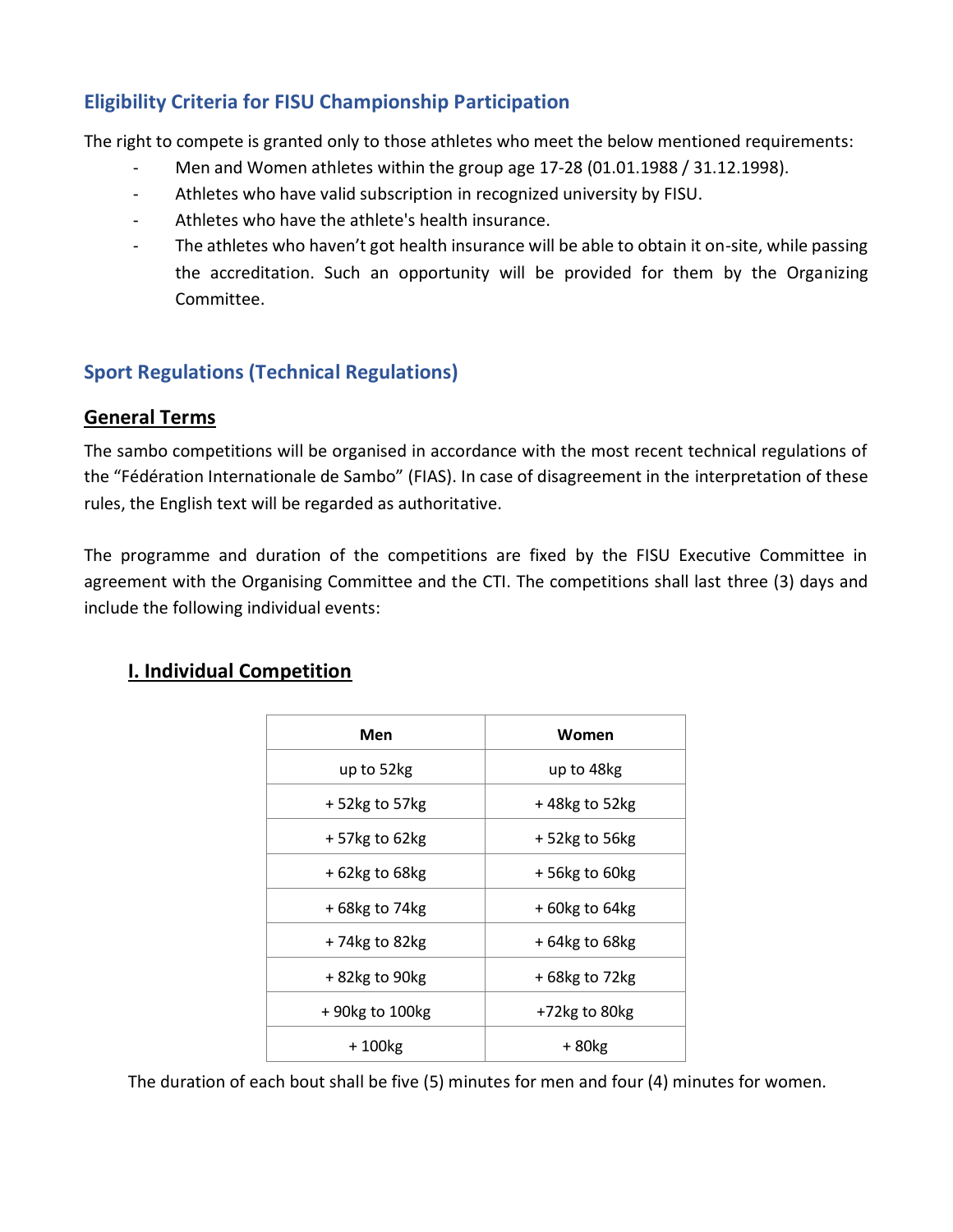### **II. Mixed Team Competition**

| <b>Weight category</b> | Gender | only athletes of the following<br>categories can participate |
|------------------------|--------|--------------------------------------------------------------|
| up to 62 kg            | М      | 52, 57, 62                                                   |
| up to 56 kg            | F      | 48, 52, 56                                                   |
| $+62$ kg to 74 kg      | М      | 68, 74                                                       |
| $+56$ kg to 68kg       | F      | 60, 64, 68                                                   |
| +74kg to 90kg          | М      | 82,90                                                        |
| $+68$                  | F      | 72, 80, +80                                                  |
| $+90$                  | м      | $100, +100$                                                  |

Mix team composed of maximum seven (7) athletes - four (4) men and three (3) women

The duration of each bout shall be four (4) minutes.

Each country is authorised to enter a maximum of eighteen (18) sambo athletes and four (4) officials. Each country is authorised to present:

- Individual competition men:
	- A maximum of one (1) sambo player per weight category;
- Individual competition women:
	- A maximum of one (1) sambo player per weight category;

The teams must be composed of competitors who are also participating in the individual categories.

At the first General Technical Meeting, the Head of Delegation or his/her representative shall confirm and sign the official list of competitors.

The competitions are held in accordance with International SAMBO Competitions rules and the Regulations of the International SAMBO Federation on preparation and staging of the international competitions.

The Organizing Committee guarantees the first aid treatment to all participants of the Championship. Individual championship is held according to the Olympic system with single repechage.

Team places are based on individual results of the participants.

Only the international category referees with the 2016 FIAS license are allowed to judge.

Sportsmen and Teams who take  $1<sup>st</sup>$ ,  $2<sup>nd</sup>$ , 3rd place will be awarded with medals and diplomas.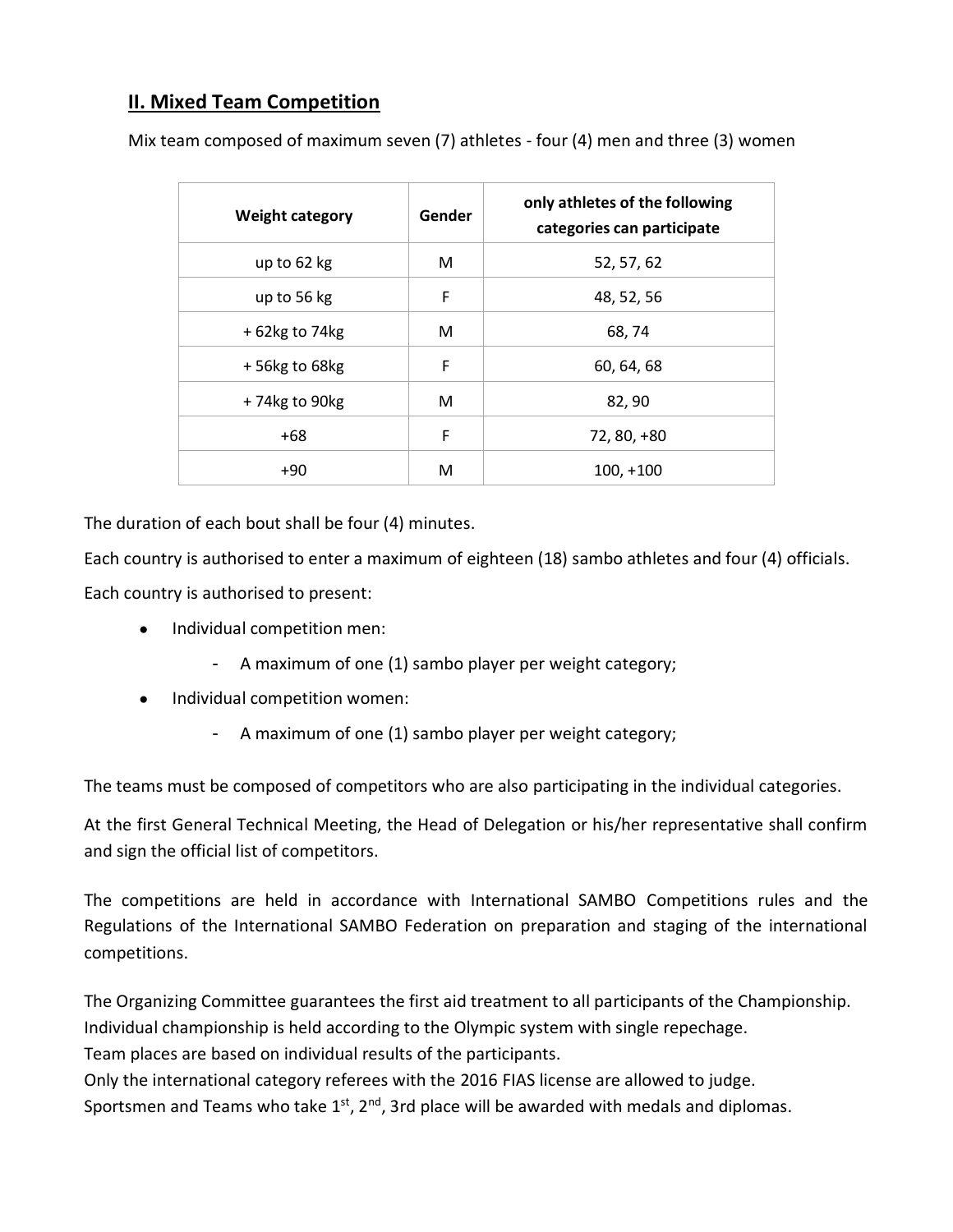#### **Accommodation**

The organizing committee organized the athletes to stay in two hotels in Larnaka area named Princess Hotel (4 stars), and Sveltos Hotel (3 stars) located 66km from the Sport Venue.

The referees will stay in Nicosia at Semeli Hotel located 5km away from the Sport Venue.

#### **Financial conditions**

Each University team will have to pay to the organizing committee 70 Euros per person per day (Participation fees), for the accommodation which includes breakfast and meals, transportation from/to the venue, and transportation from/to the airport.

Additionally, each athlete and official will be invoiced 20 EUR for FISU fees (these fees are not paid onsite but an invoice for the NUSF is issued).

A prepayment 25% of the participation fees for each athlete and official registered must be paid three (3) months prior championship, and before the championship start must pay the remaining balance to the Organizing Committee. However, for the prepayment of the teams OC will be more flexible.

The account name is: Cyprus University Sports Federation, the IBAN number is:

CY86002001950000357018684085, and the swift code is BCYPCY2N

#### **Registration Procedure**

An on line registration system should be done from the following link: <https://accreditation.fisu.net/WUC-SA-01/Pages/Home.aspx>

1. General entries (engagement of participation) at least six (6) months before the beginning of the Championship;

2. Quantitative entries (confirmation of participation) with the number of officials and participants in each sports event, and with the payment of the deposit of 25% of the participation fees, at least three (3) months before the beginning of the Championship;

3. Nominative entries (conditions for participation) with the list of competitors and substitutes, the events to which they will participate and the necessary photographs, one (1) month before the beginning of the Championship;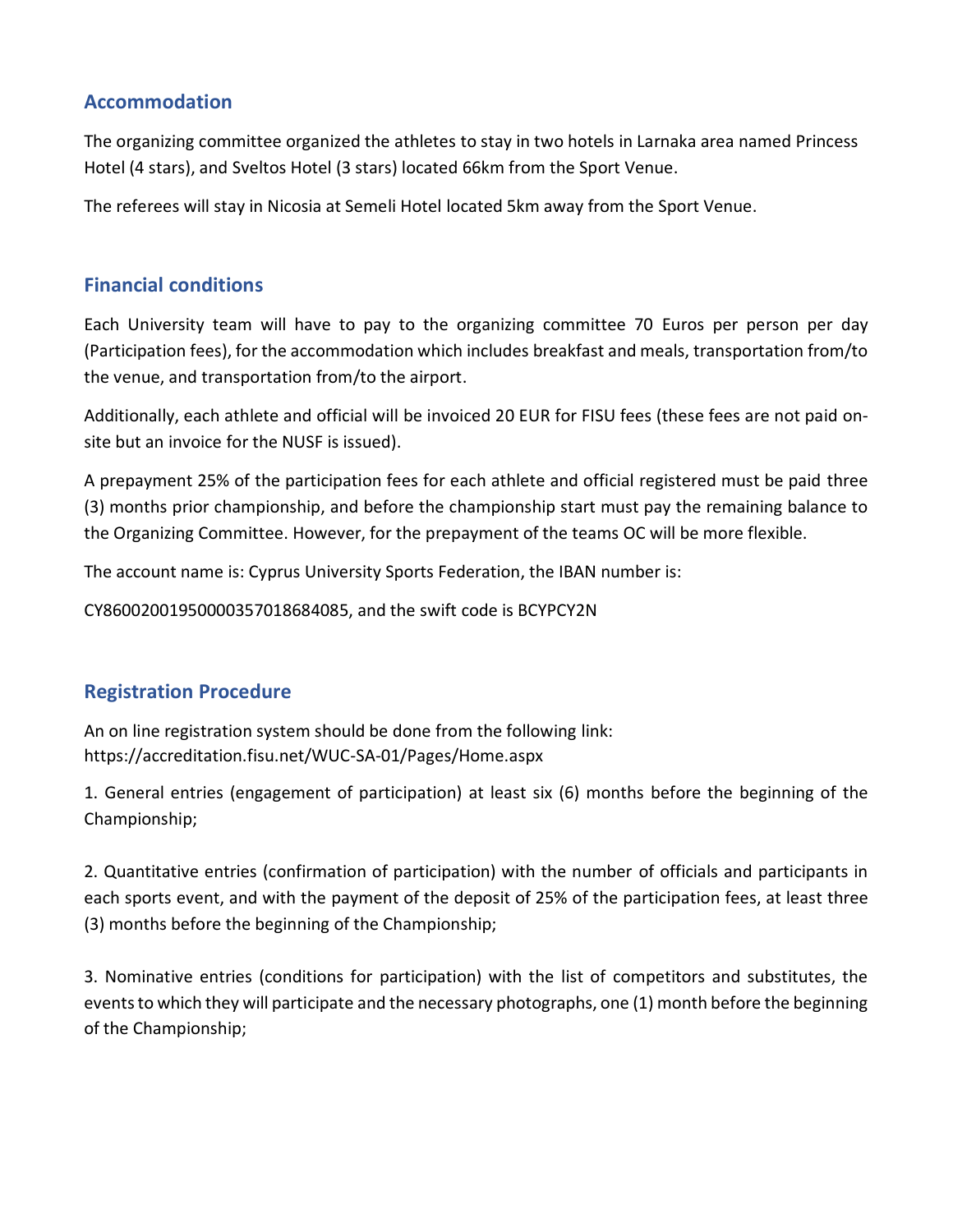## **Airports / Transportation**

[Larnaka international airport](http://www.cyprusairports.com.cy/) is considered to be the main access point to Cyprus and you are recommended to use this as your entering point to Cyprus. Transportation services to the hotels will provided only from Larnaka airport.

The official points-of-entry by air for the event are the International Airports of Larnaca and Paphos.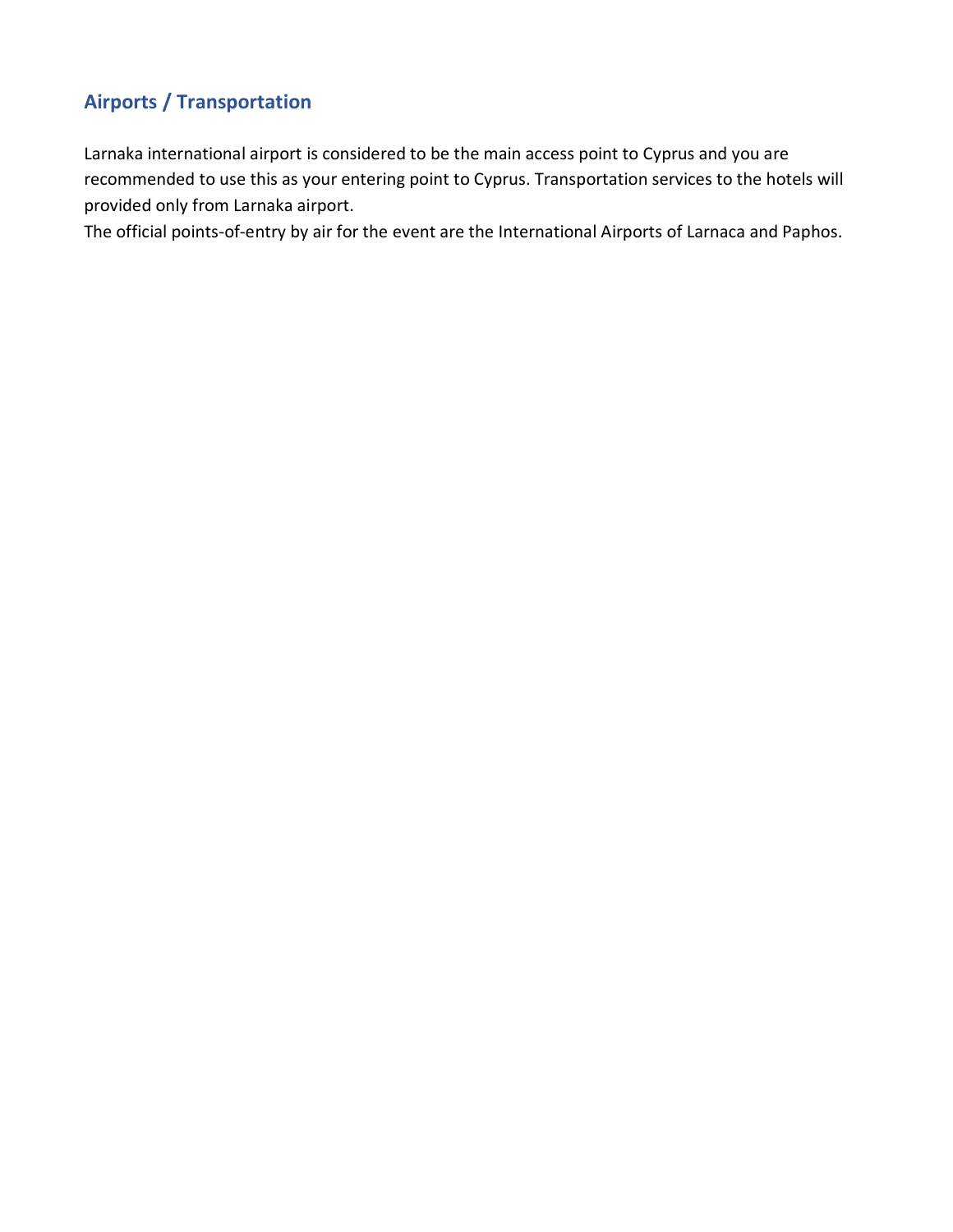#### **PROGRAM** OF THE 2016 FISU WORLD UNIVERSITIY SAMBO CHAMPIONSHIP **DECEMBER 8-12, 2016, Nicosia (CYPRUS)**

| 08 Thursday December 2016                          |                                       |                                                            |                           |  |  |
|----------------------------------------------------|---------------------------------------|------------------------------------------------------------|---------------------------|--|--|
| 10.00-16.00                                        |                                       | Arrival of delegations, registration of participants       |                           |  |  |
| 16.00-17.00                                        | Referees' meeting                     |                                                            |                           |  |  |
| 17.00-18.00                                        |                                       | Meeting of representatives, Anti-Doping information report |                           |  |  |
| 18.00-19.00                                        | Weigh-in<br>In the Hotel              | Male 52,62, 74, 90,100+ Kg                                 | Female 48,56,64,72,+80 kg |  |  |
|                                                    |                                       | 09 Friday December 2016                                    |                           |  |  |
| 12.00-16.00                                        | Preliminaries                         | Male 52,62, 74, 90,100+ Kg                                 | Female 48,56,64,72,+80 kg |  |  |
| 15.00-16.00                                        | Weigh-in<br><b>Sports Venus</b>       | Male 57.68,82,100                                          | Female 52,60,68,80        |  |  |
| 18.00-18.30<br><b>Opening Ceremony</b>             |                                       |                                                            |                           |  |  |
| 18.30-20.00                                        | Finals                                | Male 52,62, 74, 90,100+ Kg                                 | Female 48,56,64,72,+80 kg |  |  |
| 20.00-21.00<br><b>Awarding Ceremony</b>            |                                       |                                                            |                           |  |  |
| 10 Saturday December 2016                          |                                       |                                                            |                           |  |  |
| 12.00-16.00                                        | Preliminaries:                        | Male 57.68,82, 100                                         | Female 52,60,68,80        |  |  |
| 15.00-16.00                                        | Weigh-in                              | <b>Team Competition</b>                                    |                           |  |  |
| 18.00-20.00                                        | <b>Finals</b>                         | Male 57.68,82,100                                          | Female 52,60,68,80        |  |  |
| 20.00-20.30.<br><b>Awarding Ceremony</b>           |                                       |                                                            |                           |  |  |
|                                                    |                                       |                                                            |                           |  |  |
| 11 Sunday December 2016                            |                                       |                                                            |                           |  |  |
| <b>Team Competition</b>                            |                                       |                                                            |                           |  |  |
| 11 Sunday December 2016<br><b>Team Competition</b> |                                       |                                                            |                           |  |  |
| 10.00-14.00                                        | Team<br>Competition<br>Preliminaries: | Male 62,74,90,+90                                          | Female 56, 68, +68        |  |  |
| 16.00-18.00                                        | <b>Finals</b>                         | <b>Team Competition Final</b>                              |                           |  |  |
| <b>Awarding Ceremony</b><br>20.00-20.30.           |                                       |                                                            |                           |  |  |
| <b>12 Monday 2016</b>                              |                                       |                                                            |                           |  |  |
| Departure day                                      |                                       |                                                            |                           |  |  |